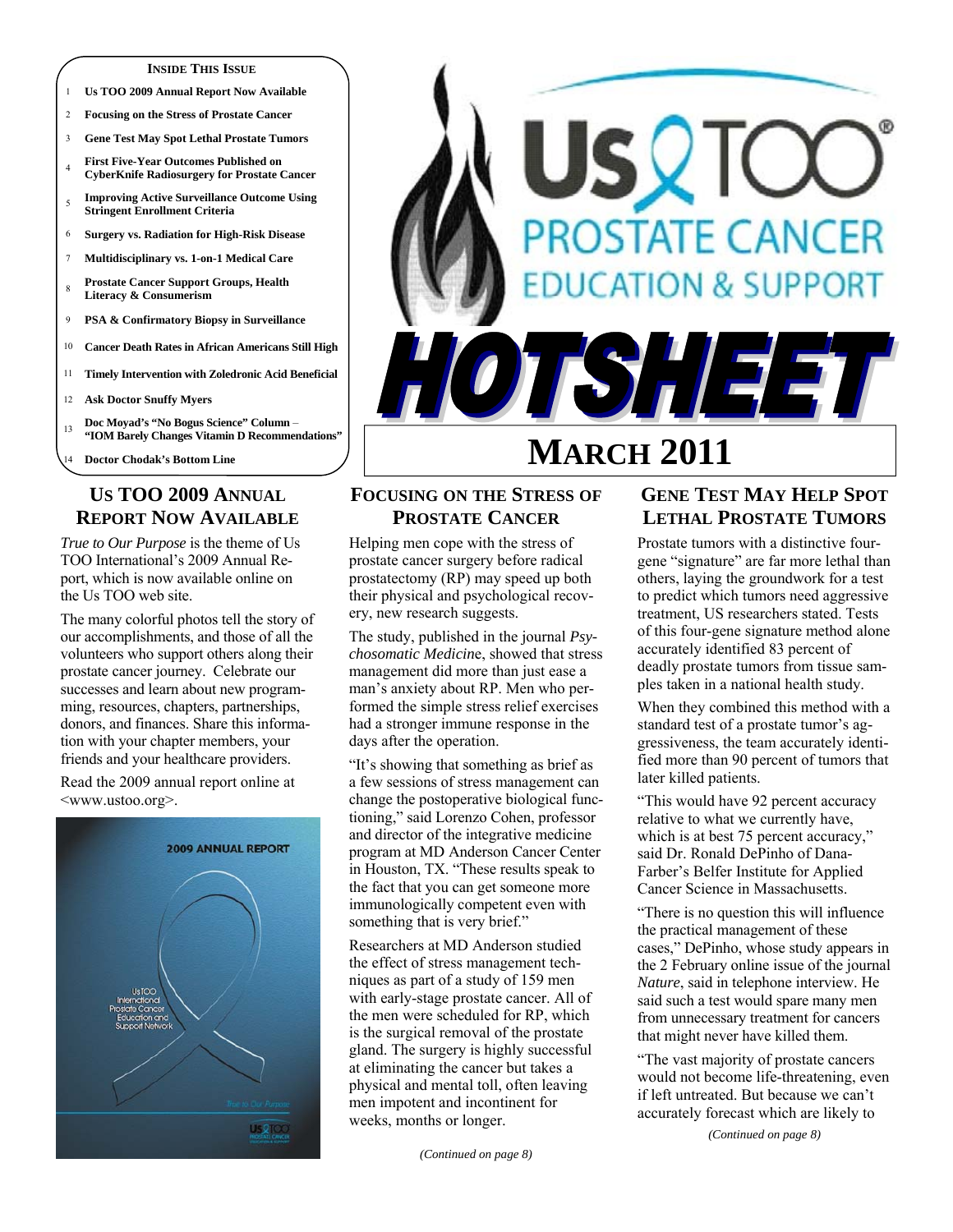THIS ISSUE OF THE US TOO PROSTATE CANCER HOTSHEET IS MADE POSSIBLE BY CHARITABLE CONTRIBUTIONS FROM



Driven by science. Focused on life.

### Genentech IN BUSINESS FOR LIFE *AND PEOPLE LIKE YOU!*

ITEMS CONTAINED IN US TOO PUBLICATIONS ARE OBTAINED FROM VARIOUS NEWS SOURCES AND EDITED FOR INCLUSION. WHERE AVAILABLE, A POINT-OF-CONTACT IS PROVIDED.

REFERENCES TO PERSONS, COMPANIES, PRODUCTS OR SERVICES ARE PROVIDED FOR INFORMATION ONLY AND ARE NOT ENDORSEMENTS. READERS SHOULD CONDUCT THEIR OWN RESEARCH INTO ANY PERSON, COMPANY, PRODUCT OR SERVICE, AND CONSULT WITH THEIR LOVED ONES AND PERSONAL PHYSICIAN BEFORE DECIDING ON ANY COURSE OF ACTION.

THE INFORMATION AND OPINIONS EXPRESSED IN THIS PUBLICATION ARE NOT RECOMMENDATIONS FOR ANY MEDICAL TREATMENT, PRODUCT SER-VICE OR COURSE OF ACTION BY US TOO INTER-NATIONAL, INC., ITS OFFICERS AND DIRECTORS, OR THE EDITORS OF THIS PUBLICATION. FOR MEDI-CAL, LEGAL OR OTHER ADVICE, PLEASE CONSULT PROFESSIONAL(S) OF YOUR CHOICE.

*HOTSHEET* EDITORIAL TEAM:

JONATHAN E. MCDERMED, PHARMD PAMELA BARRETT THOMAS N. KIRK

US TOO INTERNATIONAL STAFF:

THOMAS N. KIRK, PRESIDENT AND CEO PAMELA BARRETT, DEVELOPMENT DIRECTOR TERRI GIBBONS LIKOWSKI, CHAPTER SVCS PROG MGR, TOLL FREE PHONE #: 1-877-978-7866

JACQUELINE KONIECZKA, OFFICE MANAGER RYAN MAGUIRE, COMMUNICATIONS COORD.

### US TOO BOARD OF DIRECTORS:

*EXECUTIVE COMMITTEE/OFFICERS* FRED MILLS, CHAIRMAN KAY LOWMASTER, MSW, LCSW, VICE-CHAIR DAVID P. HOUCHENS, PHD, TREASURER RIDGE TAYLOR, SECRETARY

### *DIRECTORS:*

JERRY HARDY JEAN JEFFRIES HOWARD KACZMAREK DAVID M. LUBAROFF, PHD RICK LYKE, APR JAMES L. RIEDER DEXTER C. RUMSEY III JOHN D. SHAFF, JR. THOMAS N. KIRK, PRESIDENT AND CEO

US TOO INTERNATIONAL, INC. IS INCORPORATED IN THE STATE OF ILLINOIS AND RECOGNIZED AS A 501(C)(3) NOT-FOR-PROFIT CHARITABLE CORPORATION

#### **DONATIONS / GIFTS TO US TOO ARE TAX DEDUCTIBLE**

5003 FAIRVIEW AVE. DOWNER'S GROVE, IL 60515 PHONE: (630) 795-1002 / FAX: (630) 795-1602

**WEBSITE: WWW.USTOO.ORG**

COPYRIGHT 2011, US TOO INTERNATIONAL, INC.

## **FIRST FIVE-YEAR OUTCOMES PUBLISHED ON CYBERKNIFE RADIOSURGERY FOR PROSTATE CANCER**

### **Study Demonstrates Long-Term Efficacy of Five-Day Course of CyberKnife Prostate Treatment**

Accuray Incorporated, a global leader in the field of radiosurgery, announced today the first published five-year outcomes on low risk prostate cancer patients treated with the CyberKnife® Robotic Radiosurgery System. The multi-center study, published in the 10 January 2011 issue of *Radiation Oncology*, found that 93 percent of patients had no recurrence of their cancer at a median follow-up of five years, a rate that compares favorably to results obtained with other treatment modalities, including surgery and conventional radiation therapy.

The study, "Stereotactic Body Radiotherapy for Low-Risk Prostate Cancer: Five-Year Outcomes," combined data from 41 patients treated at Stanford University in Stanford, Calif. and Naples Community Hospital in Naples, FL. with a median follow-up of five years. The paper represents the longest published study to date on the use of CyberKnife radiosurgery, also referred to as stereotactic body radiotherapy (SBRT), as a treatment approach for clinically localized, low-risk prostate cancer. In addition to demonstrating high five-year disease-free survival rates, the study also found generally low levels of urinary and rectal toxicity following the five-day course of treatment, concluding that CyberKnife radiosurgery can achieve high rates of disease control while sparing critical structures, thereby minimizing undesirable side effects typically associated with prostate cancer treatments and preserving patients' quality of life.

"As a non-invasive treatment option completed in just five visits, stereotactic radiotherapy with the CyberKnife System offers patients the benefits of more rapid recovery, reduced travel costs and less time off work, allowing them to return to their normal, daily routines almost immediately as compared with the standard nine-week course of radiotherapy," said Christopher King, MD, a study author who is now an Associate Professor of Radiation Oncology and Urology at the UCLA School of Medicine.

"In addition, because CyberKnife radiosurgery costs less than conventional radiation and avoids the anesthesia and hospital stay associated with surgery. our national health care system benefits from reduced health care costs." The past 12 months have seen the publication and presentation of numerous shorter term CyberKnife prostate radiosurgery experiences demonstrating encouraging outcomes. This paper supports these outcomes within a long-term follow-up study. Additional this month, the Accuray sponsored multi-center homogeneous prostate study for low and intermediate risk patients, led by the team at the Swedish Cancer Center in Seattle, accrued the final of 294 patients, providing a broad foundation for future long-term multi-center results.

"The publication of five-year clinical outcomes represents a significant milestone for CyberKnife radiosurgery and is important news for physicians to consider when determining the best course of treatment for prostate cancer patients," said Euan S. Thomson, Ph.D., president and CEO of Accuray. "We look forward to this study and other multi-center studies providing additional long-term quality support of CyberKnife prostate radiosurgery outcomes."

To see a patient education video about how prostate cancer is treated with the CyberKnife System, go to <www. accuray.com/videos/prostate\_radiosurgery. aspx?video=Accuray\_Prostate>.

### About the CyberKnife® System

The CyberKnife Robotic Radiosurgery System is the world's only robotic radiosurgery system designed to treat tumors anywhere in the body noninvasively. Using continual image guidance technology and computer controlled robotic mobility, the CyberKnife System automatically tracks, detects and corrects for tumor and patient movement in real-time throughout the treatment. This enables the CyberKnife System to deliver high-dose radiation with pinpoint precision, which minimizes damage to surrounding healthy tissue and eliminates the need for invasive head or body stabilization frames.

*Accuray news release, 11 January 2011*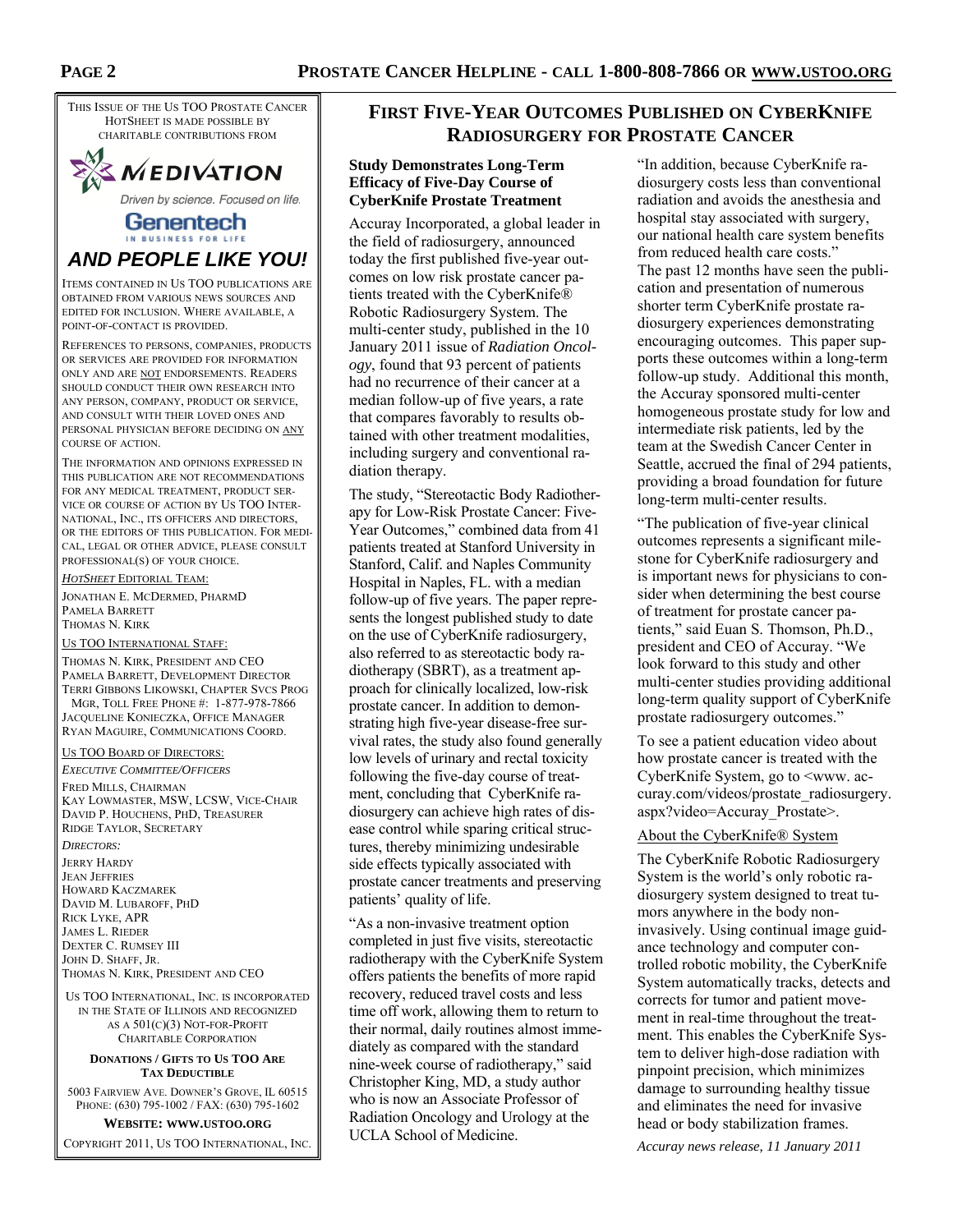## **ACCEPTANCE AND DURABIL-ITY OF SURVEILLANCE AS A MANAGEMENT CHOICE IN MEN WITH SCREEN-DETECTED, LOW-RISK PROS-TATE CANCER: IMPROVED OUTCOMES WITH STRINGENT ENROLLMENT CRITERIA**

Miocinovic R, Jones JS, Pujara AC, Klein EA, Stephenson AJ

### **Urology 24 January 2011 Published online ahead of print**

**Objective:** To analyze the acceptance rate and durability of active surveillance (AS) among contemporary men with low-risk prostate cancer managed at a large, US academic institution.

**Methods:** Patients with low-risk parameters on initial and repeat biopsy were offered AS regardless of age. Regular clinical evaluation and repeat prostate biopsy were recommended every 1-2 years, and intervention was recommended based on adverse clinical and pathologic parameters on follow-up. Acceptance rate of AS, freedom from intervention, and freedom from recommended intervention were measured.

**Results and Limitations:** Of 202 lowrisk patients, 86 (43%) chose immediate treatment and 116 (57%) underwent repeat biopsy for consideration of AS. Intervention was recommended after initial repeat biopsy in 27 (23%) men because of higher-risk features, leaving a total of 89 men on AS. Over a median follow-up of 33 months, 16 men were ultimately treated and 8 were recommended to undergo treatment because of adverse clinical features on subsequent evaluations. Of the men on AS, the 3 year freedom from intervention and freedom from recommended intervention was 87% (95% confidence interval [CI], 78-93) and 93% (95% CI, 85-97), respectively.

**Conclusions:** Acceptance of AS (57%) in low-risk patients in this series is substantially higher than previous reports, and approximately one-third of these patients are ultimately managed by surveillance using stringent criteria. The risk of reclassification to a more aggressive cancer over short-term follow-up in appropriately selected patients is low.

## **LONG-TERM SURVIVAL AFTER RADICAL PROSTATECTOMY VERSUS EXTERNAL-BEAM RADIOTHERAPY FOR PATIENTS WITH HIGH-RISK PROSTATE CANCER**

SA Boorjian, RJ Karnes, R Viterbo, et al

### **Cancer 10 January 201 Published online ahead of Print**

**Background:** The long-term survival of patients with high-risk prostate cancer was compared after radical prostatectomy (RRP) and after external beam radiation therapy (EBRT) with or without adjuvant androgen-deprivation therapy (ADT).

**Methods:** In total, 1238 patients underwent RRP, and 609 patients received with EBRT (344 received EBRT plus ADT, and 265 received EBRT alone) between 1988 and 2004 who had a pretreatment PSA level  $\geq$  20 ng/mL, a biopsy Gleason score between 8 and 10, or clinical tumor classification  $\geq$  T3. The median follow-up was 10.2 years, 6.0 years, and 7.2 years after RRP, EBRT plus ADT, and EBRT alone, respectively. The impact of treatment modality on systemic progression, cancerspecific survival, and overall survival was evaluated using multivariate Cox proportional hazard regression analysis and a competing risk-regression model.

**Results:** The 10-year cancer-specific survival rate was 92%, 92%, and 88% after RRP, EBRT plus ADT, and EBRT alone, respectively (P=0.06). After adjustment for case mix, no significant differences in the risks of systemic progression (hazard ratio [HR], 0.78; P=0.23) or prostate cancer death (HR, 1.14; P=0.61) were observed between patients who received EBRT plus ADT and patients who underwent RRP. The risk of all-cause mortality, however, was greater after EBRT plus ADT than after RRP (HR, 1.60; P=0.0002).

**Conclusions:** RRP alone and EBRT plus ADT provided similar long-term cancer control for patients with high-risk prostate cancer. The authors concluded that continued investigation into the differing impact of treatments on quality-of-life and non-cancer mortality will be necessary to determine the optimal management approach for these patients.

## **MULTIDISCIPLINARY VERSUS ONE ON ONE SETTING: A QUALITATIVE STUDY OF CLINICIANS' PERCEPTIONS OF THEIR RELATIONSHIP WITH PATIENTS WITH PROSTATE CANCER**

Bellardita L, Donegani S, Spatuzzi AL, Valdagni R

### **J Oncol Pract 7: e1-e5, 2011**

**Purpose:** Previous studies indicate that a multidisciplinary approach could be suitable for dealing with the complex issues faced by physicians in the management of prostate cancer; however, few studies have investigated clinicians' perceptions of multidisciplinary care. Our aim was to evaluate clinicians' perceptions of the patient-clinician relationship in a multidisciplinary context, and to compare this with physicians' perceptions of providing care independently.

**Methods:** A qualitative observational study was performed in 2009. Three radiation oncologists, three urologists, three medical oncologists and one psychologist from the multidisciplinary clinic (MDC) team at the Prostate Program of Fondazione IRCCS Istituto Nazionale dei Tumori, Milan, Italy, were interviewed to assess their perceptions of their relationship with the patient.

**Results:** Clinicians reported that the MDC has advantages regarding providing patients with more accurate information and acquiring information from patients, but a clear preference for a multidisciplinary setting did not emerge. Clinicians reported that in one-on-one examinations (1) they feel more comfortable listening to the patient and more able to manage communication, and that (2) the process of building trust is easier.

**Conclusion:** Clinicians appear to recognize the value of the MDC in terms of effective communication with patients but feel that other aspects of relationship building are hindered in a multidisciplinary setting. Organizational and teamwork issues need to be addressed to optimize the implementation of a multidisciplinary approach.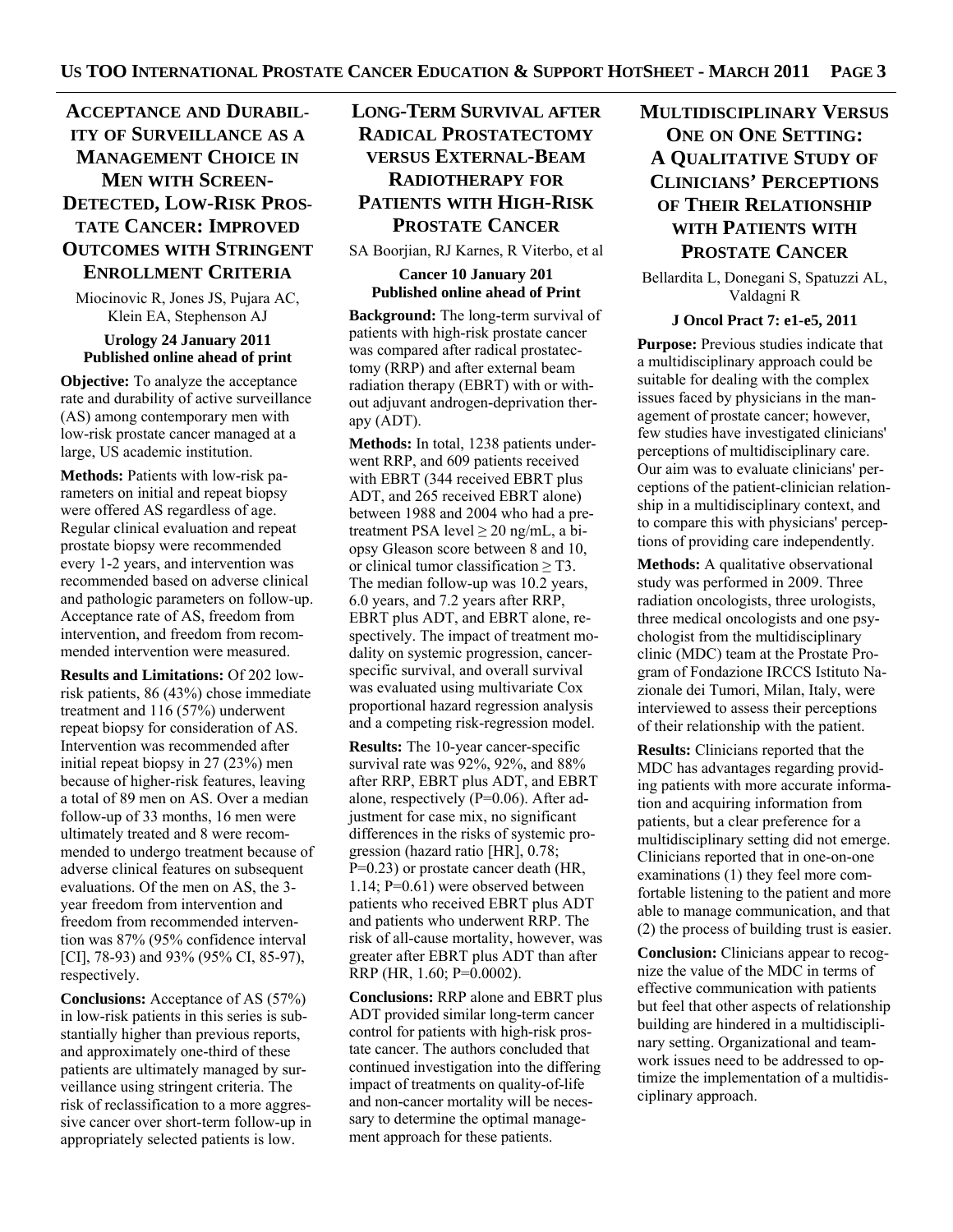## **PROSTATE CANCER SUPPORT GROUPS, HEALTH LITERACY AND CONSUMERISM: ARE COMMUNITY-BASED VOLUNTEERS RE-DEFINING OLDER MEN'S HEALTH?**

Oliffe JL, Bottorff JL, McKenzie MM, Hislop TG, Gerbrandt JS, Oglov V **Health (London) 22 December 2010; e-pub ahead of print** 

In this article we describe the connections between prostate cancer support groups (PCSGs) and men's health literacy and consumer orientation to health care services. The study findings are drawn from participant observations conducted at 16 PCSGs in British Columbia, Canada and 54 individual interviews that focused on men's experiences of attending group meetings.

Men's communication and interactions at PCSGs provide important insights for how men talk about and conceptualize health and illness. For example, biomedical language often predominated at group meetings, and men used numbers and measures to engage with risk discourses in linking prostate cancer markers to various treatment options and morbidity and mortality rates. Many groups afforded opportunities for men to interact with health care providers as a means to better understand the language and logic of prostate cancer management.

The health literacy skills fostered at PCSGs along with specific groupinformed strategies could be mobilized in the men's subsequent clinical consultations. Consumer discourses and strategies to contest power relations with health care professionals underpinned many men's search for prostate cancer information and their commitment to assisting other men. Key were patients' rights, and perhaps responsibility, to compare diverse health products and services in making decisions across the entire trajectory of their prostate cancer.

Overall, the study findings reveal PCSGs as having the capacity to contest as well as align with medical expertise and services facilitating men's transition from patient to informed health care consumers. The processes through which this occurs may direct the design of older men's health promotion programs.

## **CATCHING UP WITH THE PINK: LEATHER WRISTBANDS HELP RAISE AWARENESS, FUNDS FOR US TOO**

- **Braided black leather adjusts** to any wrist size
- Non-tarnish silver-finish medallion
- Net proceeds donated exclusively to Us TOO International

For more information, go to <www.prostatecancerwristband.com> or call 800-808-7866

### **"Conquer Prostate Cancer" Wristband \$25**



## **NEW ON WWW.USTOO.ORG**

| œ,<br>http://www.ustoo.org                                                                                                                                                                                                                                                                                                                                                                                                                                                                       |                                                                                                                                                                                                                                                                                                                           | $\bullet$ $\bullet$ $\times$ $\bullet$ Google                                                                                                                                                                                                                                                                                                                             |                                                                                                                                                                                                                                                                                                                                                                                        |                                                                                                                                                                                                                                                                                                                                                                                     |
|--------------------------------------------------------------------------------------------------------------------------------------------------------------------------------------------------------------------------------------------------------------------------------------------------------------------------------------------------------------------------------------------------------------------------------------------------------------------------------------------------|---------------------------------------------------------------------------------------------------------------------------------------------------------------------------------------------------------------------------------------------------------------------------------------------------------------------------|---------------------------------------------------------------------------------------------------------------------------------------------------------------------------------------------------------------------------------------------------------------------------------------------------------------------------------------------------------------------------|----------------------------------------------------------------------------------------------------------------------------------------------------------------------------------------------------------------------------------------------------------------------------------------------------------------------------------------------------------------------------------------|-------------------------------------------------------------------------------------------------------------------------------------------------------------------------------------------------------------------------------------------------------------------------------------------------------------------------------------------------------------------------------------|
| Favorites                                                                                                                                                                                                                                                                                                                                                                                                                                                                                        | 4 Us TOO International Prostate Cancer Education                                                                                                                                                                                                                                                                          |                                                                                                                                                                                                                                                                                                                                                                           |                                                                                                                                                                                                                                                                                                                                                                                        |                                                                                                                                                                                                                                                                                                                                                                                     |
| <b>ABOUT US TOO</b><br><b>CONTACT US</b>                                                                                                                                                                                                                                                                                                                                                                                                                                                         | <b>SITE MAP</b>                                                                                                                                                                                                                                                                                                           | <b>SEARCH</b>                                                                                                                                                                                                                                                                                                                                                             | go                                                                                                                                                                                                                                                                                                                                                                                     |                                                                                                                                                                                                                                                                                                                                                                                     |
| <b>DONATE NOW</b>                                                                                                                                                                                                                                                                                                                                                                                                                                                                                | their spouses/partners and families. More                                                                                                                                                                                                                                                                                 | Us TOO International Prostate Cancer Education and Support Network is a 501-c-3 nonprofit,<br>grassroots organization started in 1990 by prostate cancer survivors for prostate cancer patients, survivors,                                                                                                                                                               |                                                                                                                                                                                                                                                                                                                                                                                        |                                                                                                                                                                                                                                                                                                                                                                                     |
| <b>FEATURED</b>                                                                                                                                                                                                                                                                                                                                                                                                                                                                                  | <b>RESOURCES</b>                                                                                                                                                                                                                                                                                                          |                                                                                                                                                                                                                                                                                                                                                                           |                                                                                                                                                                                                                                                                                                                                                                                        | <b>PATIENTS</b>                                                                                                                                                                                                                                                                                                                                                                     |
| <b>US</b> QTOO'<br><b>Videos</b><br><b>PINTS for</b><br>MY PHOSTATE<br><b>SEA</b><br><b>Us TOO Prostate Cancer</b><br>Support Community<br><b>BIU</b>                                                                                                                                                                                                                                                                                                                                            | <b>US2TOO</b><br><b>HOTSHEET</b><br><b>SPINAR</b>                                                                                                                                                                                                                                                                         | <b>USRTOO</b><br><b>PROSTATE CANCER</b><br><b>EDUCATION &amp; SUPPORT</b><br>Someone to talk to<br>who understands!                                                                                                                                                                                                                                                       |                                                                                                                                                                                                                                                                                                                                                                                        |                                                                                                                                                                                                                                                                                                                                                                                     |
| <b>NEWS &amp; EVENTS</b>                                                                                                                                                                                                                                                                                                                                                                                                                                                                         | <b>GET INVOLVED</b>                                                                                                                                                                                                                                                                                                       | <b>CHAPTERS &amp;</b><br><b>SUPPORT GROUPS</b>                                                                                                                                                                                                                                                                                                                            | <b>ABOUT</b><br><b>PROSTATE CANCER</b>                                                                                                                                                                                                                                                                                                                                                 | <b>HELPFUL</b><br><b>RESOURCES</b>                                                                                                                                                                                                                                                                                                                                                  |
| See Us TOO 2009 Annual Report, Calendar of Events<br>"True To Our Purpose"<br>Us TOO Names New Board<br>Officers, Another Member for 2011<br>View speaker videos, slides, pics<br>from Us TOO 2010 Summit.<br><b>Symposium</b><br>Understanding Diagnostic Testing . Volunteer<br>Webinar Archive Now Available<br>Michelle Beckwith, Mrs. American<br>Spirit Illinois 2011, supports PCa.<br>awareness & Us TOO<br>Watch and listen to new Us TOO<br>TV, radio PSAs<br>From the President & CEO | Make a Donation<br><b>Memorial Gifts</b><br><b>Fribute Gifts</b><br><b>Planned Gifts</b><br>Donate On-line Now<br>Raise Awareness: Events and<br>Materials<br>Join us on Facebook<br>Join us on YouTube<br>Follow us on Twitter<br>Start a New Support Group<br>Chapter.<br>Become a Board Member<br>Corporate Supporters | Find a Support Group Chapter<br>Near You<br>Online Communities:<br>Us TOO Inspire Community<br>Prostate Pointers<br>Wiki: Prostate Cancer &<br>Intimacy<br>. Wiki: Radical Prostatectomy &<br>Post Surgical Issues<br>Support for Companions &<br>Families<br>Bupport for Gay Men<br>Annual Edward C. Kaps Hope<br>Award for outstanding chapter<br>support group leaders | • Overview & Statistics<br>Early Detection<br>- Newly Diagnosed<br>Treatment Options<br>Post-Treatment Issues<br>Experienced a Relapse<br>Advanced Disease<br>Clinical Trials & Studies<br>New Prostate Cancer Trials &<br><b>Studies</b><br>Participate in new NCI, social<br>research studies<br><b>Emerging Treatments</b><br>Special News for African American . Media Room<br>Men | Monthly Newsletter: The HotSheet<br>Prostate Cancer<br>NEWS You Can Use<br>Chapter News<br>Free Us TOO Publications<br>Newly diagnosed<br>Advanced disease or<br>recurrence<br>Awareness materials<br>Webinars/Video Archives<br><b>Books</b><br><b>a</b> Wiki's<br>- Chapter Leader Resources<br><b>D</b> Other Links<br>Visit Our Store: For education and<br>awareness materials |

## **Recent additions to the Us TOO website include:**

- *Us TOO 2009 Annual Report*, "True To Our Purpose"
- Us TOO 2009 tax return and audit report
- Meet the new 2011 Board of Directors & Officers
- **Prostate Cancer Roundtable** Announces Updated National Policy Agenda
- **Meet the 2010 Edward C. Kaps** Hope Award winners
- Read the monthly letter from Us TOO President & CEO
- **Latest issues of HotSheet & the** *Us TOO Chapter NEWS*
- Read the new *HotSheet Burning Issues Supplement* on "A Systems Pathology Approach to Post-Surgical Patients with Anxiety"
- **View videos from all presentations** at Us TOO Summit and Symposium event, held August 2010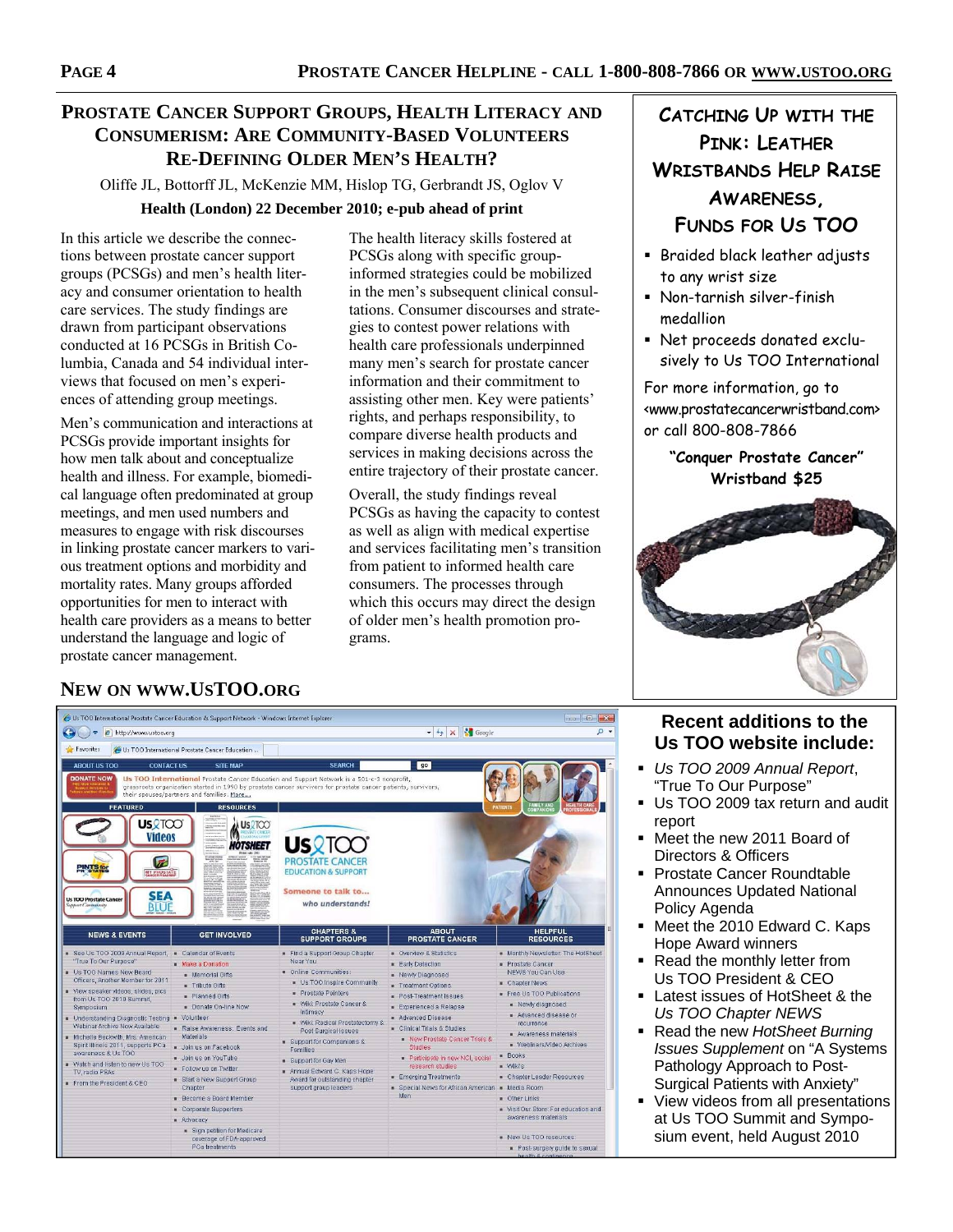## **ROLE OF PROSTATE SPECIFIC ANTIGEN (PSA) AND IMMEDIATE CONFIRMATORY BIOPSY IN PREDICTING PROGRESSION DURING ACTIVE SURVEILLANCE FOR LOW RISK PROSTATE CANCER**

Adamy A, Yee DS, Matsushita K, et al

### **J Urol 185(2): 477-82, 2011**

We evaluated predictors of progression after starting active surveillance, especially the role of prostate specific antigen (PSA) and immediate confirmatory prostate biopsy.

A total of 238 men with prostate cancer met active surveillance eligibility criteria and were analyzed for progression with time. Cox proportional hazards regression was used to evaluate predictors of progression. Progression was evaluated using 2 definitions, including no longer meeting 1) full and 2) modified criteria, excluding PSA greater than 10 ng/ml as a criterion.

Using full criteria 61 patients progressed during followup. The 2 and 5-year progression-free probability was 80% and 60%, respectively. With PSA included in progression criteria, PSA at confirmatory biopsy (HR 1.29, 95% CI 1.14- 1.46,  $p < 0.0005$ ) and positive confirmatory biopsy (HR 1.75, 95% CI 1.01-  $3.04$ ,  $p = 0.047$ ) were independent predictors of progression. Of the 61 cases 34 failed due to increased PSA, including only 5 with subsequent progression by biopsy criteria. When PSA was excluded from progression criteria, only 32 cases progressed, and 2 and 5-year progression-free probability was 91% and 76%, respectively. Using modified criteria as an end point positive confirmatory biopsy was the only independent predictor of progression (HR 3.16, 95% CI 1.41-7.09,  $p = 0.005$ ).

Active surveillance is feasible in patients with low risk prostate cancer and most patients show little evidence of progression within 5 years. There is no clear justification for treating patients in whom PSA increases above 10 ng/mL in the absence of other indications of tumor progression. Patients considering active surveillance should undergo confirmatory biopsy to better assess the risk of progression.

## **AFRICAN AMERICANS STILL HAVE HIGHER CANCER FATALITY RATE**

Fewer African Americans are dying from cancer, but compared with white Americans their length of survival is shorter and the fatality rate is still far higher, according to a report released in early February.

The conclusions were part of a new American Cancer Society report on African-Americans and cancer.

While there are many reasons for the racial disparity, the main cause is that a larger proportion of African Americans are poor, American Cancer Society chief medical officer Otis Brawley stated.

"African Americans are disproportionately represented in lower socioeconomic groups," he said. "People with lower socioeconomic status have higher cancer death rates."

Tim Byers, a doctor from the Colorado School of Public health, published research in 2008 that shows the link between socioeconomic status and cancer. For those of lower classes diagnosed with cancer, there was a 35 percent

To examine the effect of timely zoledronic acid (ZA) treatment on clinical outcomes and health care utilization in patients with bone-metastatic prostate cancer. Patients with prostate cancer and bone metastasis were identified in a Veterans Affairs database (01/2002- 09/2009). Eligible patients had no documented skeletal-related events (SREs) before the index date (that is, the first bone metastasis diagnosis date). Patients who received early ZA treatment, defined as having a ZA infusion after the index date and before any recorded SREs, were matched 1:1 on propensity score to patients not treated with bisphosphonates (BPs). Risks of SREs, hospitalization and death during the 6 month post-index period were compared between matched cohorts using Kaplangreater likelihood that they will die.

The most common form of cancer among African American males is prostate cancer at 40 percent of cases, 15 percent have lung cancer and 9 percent colon and rectal cancer.

For African-American women, breast cancer is the most common, with lung cancer second with 13 percent, and 11 percent colon and rectal cancer.

Compared to whites, death rates were 32 percent higher among African-American men and 16 percent higher among African-American women in 2007, the last year measured.

The study said that the reduction in smoking-related cancer was due to the fact that the percentage of African-American men smoking has fallen faster than their white counterparts.

There are expected to be 168,900 new cancer cases and 65,540 cancer deaths among African Americans in 2011, the study said.

*Reuters, 1 February 2011* 

## **THE BENEFITS OF TIMELY INTERVENTION WITH ZOLEDRONIC ACID IN PATIENTS WITH METASTATIC PROSTATE CANCER TO BONES: A RETROSPECTIVE STUDY OF THE US VETERANS AFFAIRS POPULATION**

Velde NV, Wu EQ, Guo A, Lu M, Yu AP, Sharma H, Liu J, Fan CP, Shi L **Prostate Cancer Prostatic Dis 21 December 2010; e-pub ahead of print** 

Meier analyses.

Baseline characteristics were well balanced between the matched cohorts (n=73 per group). Six-month SRE-free survival and hospitalization-free survival were higher in patients receiving timely ZA than patients without BP treatment (91.7 versus 71.5%, P< 0.01; 80.5 versus 66.3%, P=0.05, respectively). 6-month mortality risk was significantly lower in patients treated with ZA versus those without BP treatment (4.3 versus 13.8%, P=0.04).

Timely ZA intervention in bonemetastatic prostate cancer patients was associated with significant reductions in 6-month risks of SREs, hospitalization and mortality, as compared with no BP treatment.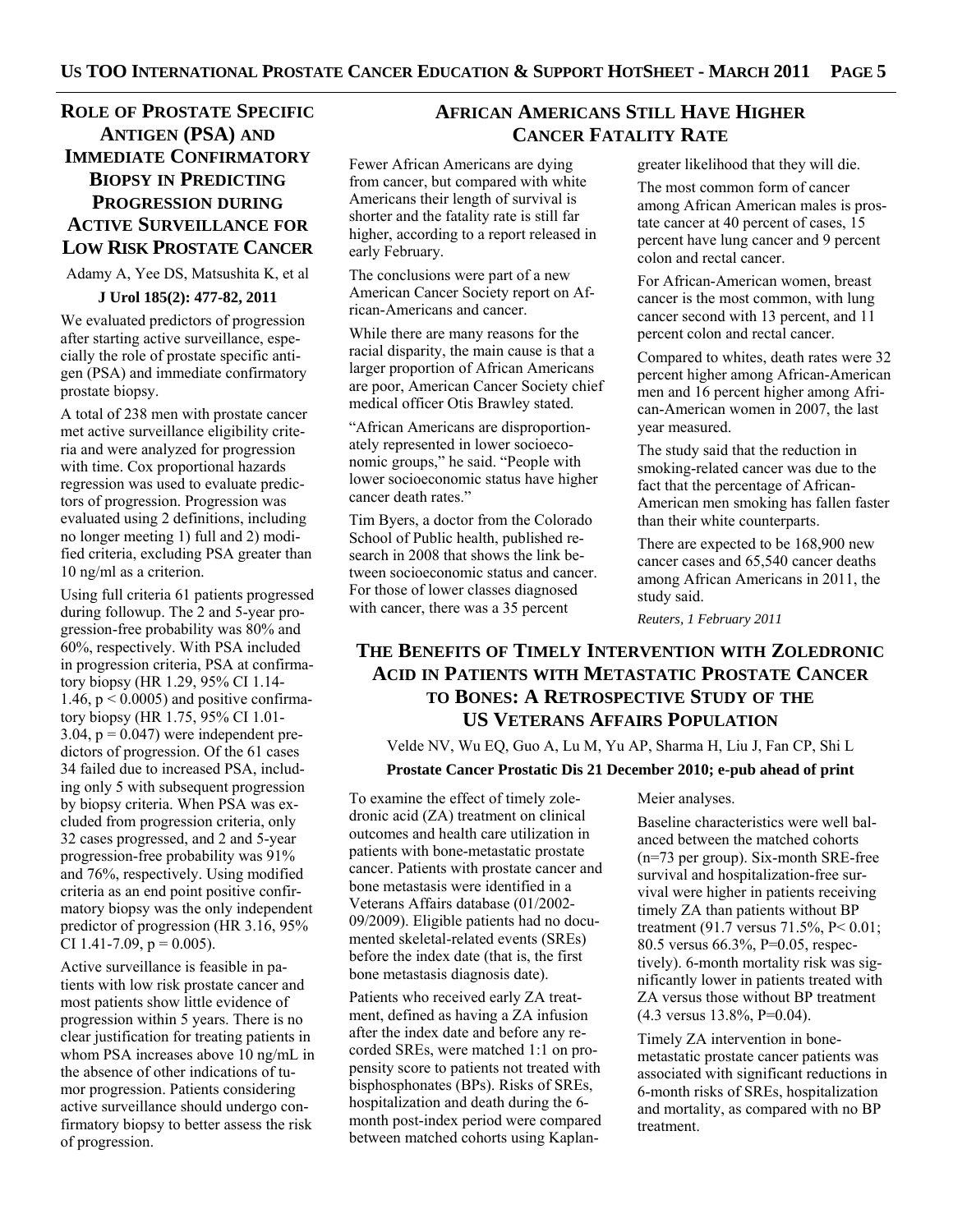*Editors' note*: In the spirit of information sharing, we have invited certain physicians and others to provide comments and opinions for Us TOO's *HotSheet.* It is our desire to enrich the content of the *HotSheet* to empower the reader. The columns by Drs. Chodak, Moyad and Myers contain the opinions and thoughts of its author and is not necessarily those of Us TOO International.

## **ASK DOCTOR SNUFFY MYERS**

*It has recently come to my attention that supplementing with vitamin B12 may cause an increase in the risk of prostate cancer. I had successful HIFU in 2007 and use B12 to combat my peripheral neuropathy. Is this problematic?* 

While I am not impressed with the data associating B12 intake and prostate cancer, it is also long been true that many patients and physicians over-use this vitamin. It is clear that vitamin B12 deficiency does exist. Fortunately, there is a blood test to detect this.

If you have vitamin B12 deficiency, you need to know that this deficiency is rarely caused by nutritional inadequacy. In fact, this is generally limited to those on a strict vegan diet and is especially a problem with children. This is one of the reasons I now discourage a vegan diet in my patients.

A more common cause is a disease called pernicious anemia. These patients lack a protein in their intestines that is needed to absorb vitamin B12. Oral supplementation is of little use in this setting and these patients are best treated with vitamin B12 shots.

With this background, you can see why I think there is little rationale behind oral vitamin B12 supplementation unless you are a vegan. I find that many patients are taking large doses of vitamin B12 without any rational basis behind it. I would include its use to treat peripheral neuropathy unless you had a blood test showing you were deficient. Even in that case, the existence of pernicious anemia should be ruled out because oral B12 would be useless.

So, my bottom line is that while I am not impressed with the role of B12 in prostate cancer, I am also very doubtful that B12 will help your neuropathy.



Get connected to other men and family members dealing with a prostate cancer diagnosis at: **http:// ustoo.inspire.com**

## **DOC MOYAD'S WHAT WORKS & WHAT IS WORTHLESS COLUMN, ALSO KNOWN AS "NO BOGUS SCIENCE" COLUMN**

**"Why did the prestigious Institute of Medicine (IOM) barely change vitamin D daily requirements?"** 

> Mark A. Moyad, MD, MPH, University of Michigan Medical Center, Department of Urology

**Bottom Line:** The new vitamin D requirements are 600 IU daily, and up to 800 IU daily for those 71 years or older if you are not physically active or have declining kidney function that impacts vitamin D metabolism. Yawn city!

College and pro football is over! Let my depression set in! What am I suppose to do when football is over (apart from spend more time with my family – politically correct statement alert)! Read a book? Work in the frozen garden? Watch another rerun of a bad reality show ("your husband/wife is a cheater!")? Wait for another politician or professional athlete to get caught in some sordid love affair that makes the cover of every magazine (that could take at least a week or two)?

In the meantime, let's talk health and wellness. How about those new vitamin D suggested intakes from the Institute of Medicine (IOM)?! Basically, the IOM (collaboration between Canada and the US governments and independent nonprofit experts) had a committee of 14 scientists review 1000 studies on 25 different health outcomes with vitamin D.<sup>1</sup> Most outside "experts" (not on the IOM) predicted for the past few years that this meeting would result in major changes in vitamin D recommendations and that folks would need to take 2000 IU or more per day just to stay healthy! And, the survey says – "WRONG! WRONG! WRONG!" THIS DID NOT HAPPEN! We waited 13 years for this? What a yawner! There is still a lack of convincing data on the overall health benefits of taking too much calcium and vitamin D. For example, too much calcium from supplements could increase the amount of calcium in the blood and urine that could cause calcification of the arteries or even a kidney stone and constipation. And, too much vitamin D can basically do the same thing. So, the IOM basically found the calcium and

vitamin D data convincing for primarily for bone health, and basically recommended about 1200 mg per day TOTAL  $(diet + supplements = 1200mg total).$ And, for most individuals a slight increase in daily vitamin D to 600 IU was recommended, and 800 IU for higher risk individuals. However, in reality this was a very tiny change from the past because 600 IU per day had already been recommended by the IOM for older individuals. The bottom line is that calcium and vitamin D doses have been over hyped for years! We have tried to make that as clear as mud in past columns. There is no question that they play an important role in individuals on androgen deprivation treatment (ADT) to maintain bone health but we have recommended on average getting 1200 mg total of calcium per day and 800- 1000 IU of vitamin D. And, the vitamin D test for those at high-risk of bone fracture, but for others we have even over hyped the vitamin D test. Otherwise, we need to all relax and realize that vitamin D can do some things, but it is not the saving grace that so many folks have suggested! I find it interesting that if you like to eat fish high in omega-3s, exercise outside regularly, keep a low cholesterol level, and maintain a healthy weight… well on average your vitamin D level increases significantly before you even supplement with a pill. Hmmm, so is it the vitamin D that is making people more healthy, or is it the fact that healthy people are more likely to have a higher amount of vitamin D (which basically would make vitamin D a medical marker of healthy behavior!)? What do you think my friends (rhetorical but thought provoking question, of course)?

### Reference:

1. <www.iom.edu/Reports/2010/Dietary -Reference-Intakes-for-Calcium-and-Vitamin-D.aspx>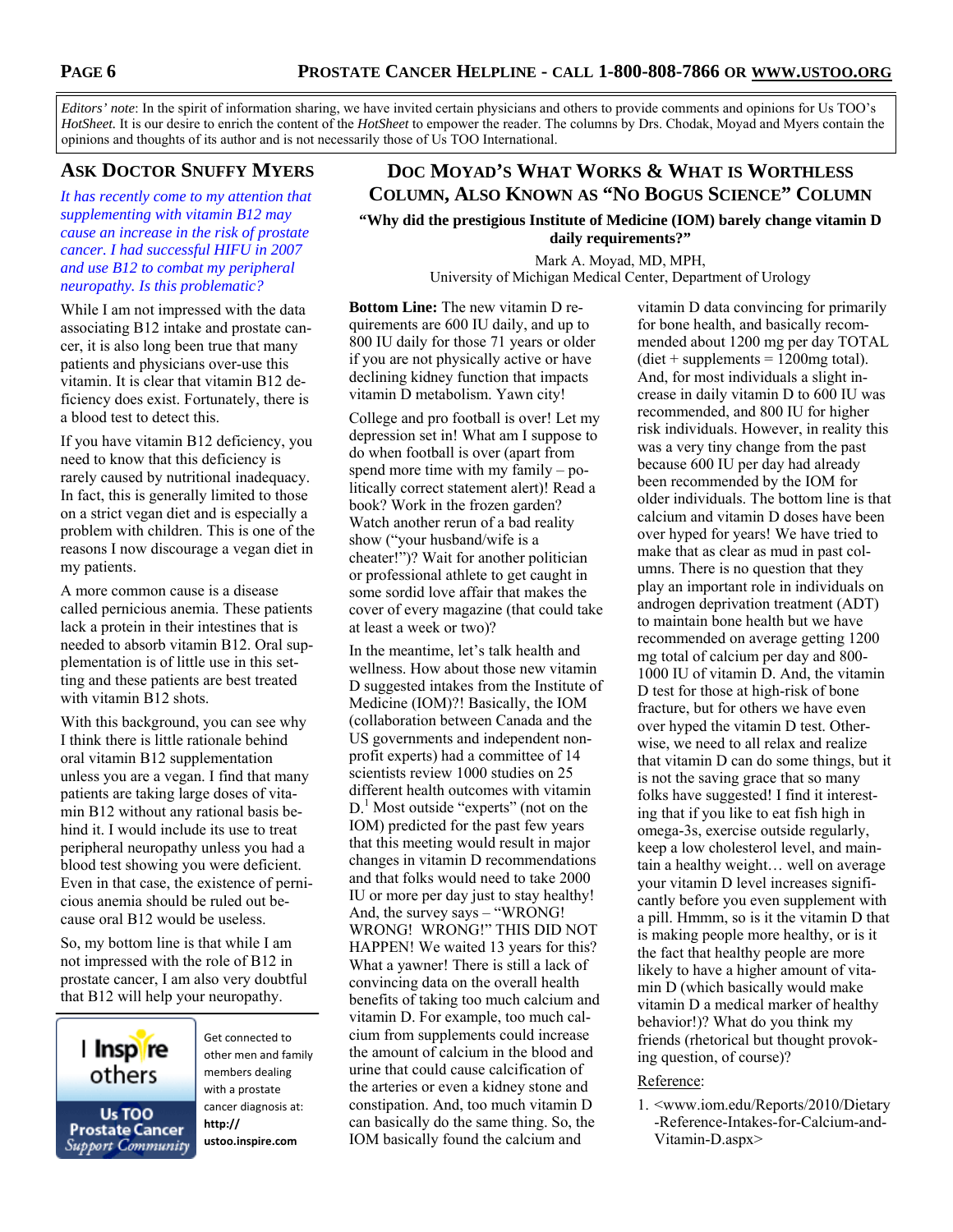### **DOCTOR CHODAK'S BOTTOM LINE** *(Ref Key: Article #, page #, column #)*

 **Author:** *Winning The Battle Against Prostate Cancer, 2011*

**a3p1c3:***"To Treat or Not To Treat: That is the Question"* might be an appropriate title for this month's *HotSheet* because of several articles on this topic. First, considerable media attention was given to an article about using four genes to identify potentially dangerous treatment and spare the remainder from undergoing treatment. This could be an extremely important finding that might truly have a huge impact on managing men with early stage disease. The authors acknowledge that more work is needed before its true benefit can be assessed.

**The Bottom Line**: Until more information is available, our enthusiasm for this new finding must remain tempered. We need to understand how many men are really helped by this test beyond other measures currently being used. If it holds up, it could be very valuable for sparing many men from unnecessary treatment.

**a9p5c1:** For those men with low risk disease who want to consider active surveillance now, the key question is when to stop that approach and undergo definitive therapy. As this approach has evolved, some doctors combine an increase in PSA to greater than 10 ng/mL, the upgrading to a higher Gleason score, specific changes in the amount of cancer on repeat biopsy or changes in the digital exam when deciding if active surveillance should be continued. The study looking at usefulness of the PSA found that PSA was not a good way to identify progression because too many men get treated without being in danger. Most men with a rise to greater than 10 ng/mL do not simultaneously have other indicators consistent with progression.

**The Bottom Line:** This study adds useful information and may begin to provide some reassurance to men with a rising PSA but no other indications that the cancer is getting worse. Clearly longer follow-up is needed but an increasing number of studies are providing support for active surveillance as a reasonable option for men with low risk disease and using PSA may result in many men getting unnecessary treatment.

**a4p2c2:** For those with low risk disease that do not want active surveillance, which of the many options would provide the best survival and quality of life remains an unanswered question. Among the newer options is stereotactic external radiation using the CyberKnife system. Part of its appeal is the much shorter duration of treatment than IMRT but what can patients be told about the results? A new report provides the first five-year look in a small group of men with low risk disease treated at two institutions. The authors claim that the biochemical disease free survival rates are similar to those seen for other treatments in this short time span. Does this study show that this treatment is an equivalent to other options? The answer is no, not yet.

First, five years of treating low risk disease is not very meaningful. Ten and fifteen year results are really needed. Even if results are similar at five years, that does not mean they will remain similar with longer follow-up. Also, regardless whether biochemical control is similar at five years, the real issue is whether the survival is better than no treatment at all. Furthermore, this type of analysis is not a valid way to say that the biochemical failure rates are really similar. There are simply too many biases to know if that is true. Also, the authors provide some bowel and urinary function results but nothing is reported about sexual function even though it was measured. The question is why were they omitted?

**The Bottom Line**: Stereotactic radiation using the CyberKnife system is an exciting new treatment that MAY prove to be a good alternative for treating low risk disease but much more information is needed before men can be told if that is true. We look forward to larger patient series and much longer follow-up.

**a6p3c2:** For men diagnosed with highrisk cancer who do need to be treated, an unanswered question is whether surgery will give better results than external radiation combined with hormone therapy. An uncontrolled, retrospective study attempts to address this question. The authors found no difference in the chances of dying from prostate cancer at ten years but overall survival was lower in the men getting the radiation and hormone treatment. From this study we need to ask whether it is possible to conclude that surgery is a better therapy for high-risk disease and unfortunately, no conclusions are possible. As has been

discussed so many times before with this type of study, there are just too many potential biases to know if the findings are correct. For example, little information is provided about the overall health of the two treatment groups. Were the radiated patients less healthy and was that part of the reason why they did not have surgery. We also know very little about the way men were selected to receive hormone therapy or how long it was given. Lastly, it is not necessarily reasonable to combine men with extracapsular disease along with those who have a high Gleason score when comparing these treatments.

**The Bottom Line**: The only way to find out whether surgery is a better treatment than radiation therapy combined with external beam radiation for high-risk prostate cancer is to do a prospective, randomized study and until then both remain reasonable options.

**a2p1c2:** Anyone who has undergone surgery realizes that it causes tremendous stress and anxiety. An interesting preliminary study attempted to determine if a stress management program could help men recover from this operation. Using very simple measurements of immune function, those getting the stress management program appeared to be doing better than those not getting the intervention. The authors acknowledge that much more information is needed to know if there is any true benefit from these types of interventions.

**The Bottom Line**: Additional information will be awaited to see if stress reduction can benefit men undergoing radical prostatectomy but at this time, no conclusions are possible.

**a11p5c2:** The last study focuses on men with bone metastases and the importance of bone protective therapy. The authors looked at the odds of getting a skeletal related event, being hospitalized or dying from prostate cancer. Those men getting treated with zoledronic acid had better results. This is not new information but it should alert men with bone metastases to the need to discuss bone protective therapy with their doctor.

**The Bottom Line**: A bone protective therapy should be discussed with every man with bone metastases.